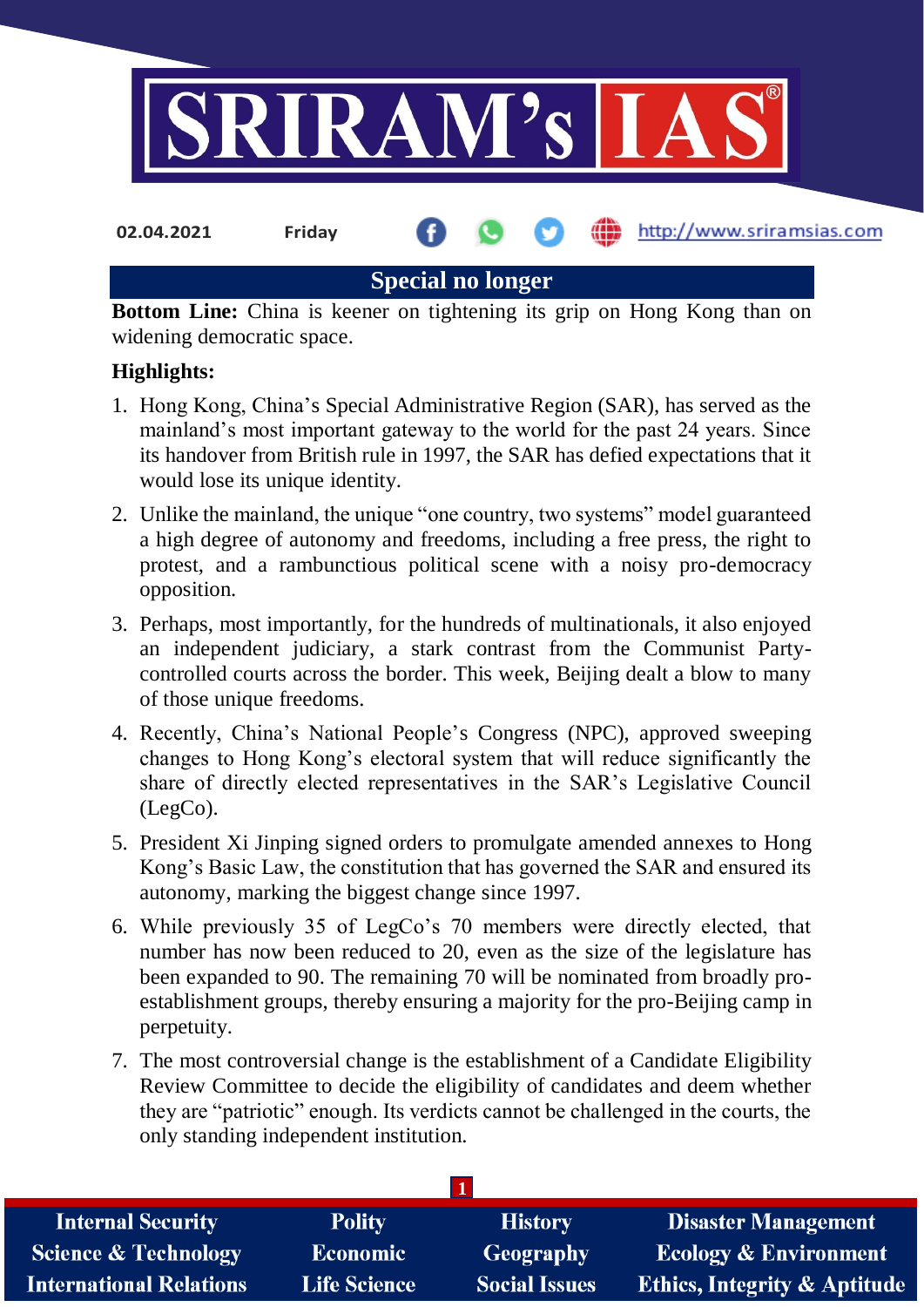

http://www.sriramsias.com **02.04.2021 Friday**

The protesters in 2019-2020 had demanded universal suffrage, promised in the 1997 handover. However, With the new change and the national security law in place, Beijing's grip on Hong Kong is tighter than ever.

# **An Act of colourable legislation**

Section 4 (1) of the Act declaring that the religious character of a place of worship existing on the 15th day of August 1947 shall continue to be the same as it existed on that day.

## **Issues with Place of Worship (Special Provisions) Act of 1991**

- 1. The pith and substance of the Act of 1991 are that it is ultra vires the fundamental rights enshrined in the Constitution since it bars the jurisdiction of the Supreme Court and furthermore nullifies the Fundamental Right(s) guaranteed by the Constitution of India as elucidated in Article 32 of "enforcement of fundamental rights" which cannot be suspended except as otherwise stated in the Constitution.
- 2. Under Article 32 of the Constitution of India, the Supreme Court has the power to issue writs appropriate for enforcement of all the Fundamental rights conferred by Part III of the Constitution.
- 3. The top court, on various instances, ruled that in view of the constitutional scheme and the jurisdiction conferred on the Supreme Court under Article 32 and on the High Courts under Article 226 of the Constitution that "the power of judicial review being an integral part of the basic structure of the Constitution, no Act of Parliament can exclude or curtail the powers of the Constitutional Courts with regard to the enforcement of fundamental rights".

The Act of 1991, is appropriately called an Act of colourable legislation. As the Courts have held, "you cannot do indirectly which you are prohibited from doing directly".

#### **A weakening**

1. The Preamble in the Constitution gives prominent importance to liberty of belief, faith and worship to all citizens, and the same is sought to be weakened and effectively nullified or severely damaged by the enactment of the Act of 1991 in its current format.

| <b>Internal Security</b>        | <b>Polity</b>       | <b>History</b>       | <b>Disaster Management</b>              |  |  |
|---------------------------------|---------------------|----------------------|-----------------------------------------|--|--|
| <b>Science &amp; Technology</b> | <b>Economic</b>     | <b>Geography</b>     | <b>Ecology &amp; Environment</b>        |  |  |
| <b>International Relations</b>  | <b>Life Science</b> | <b>Social Issues</b> | <b>Ethics, Integrity &amp; Aptitude</b> |  |  |